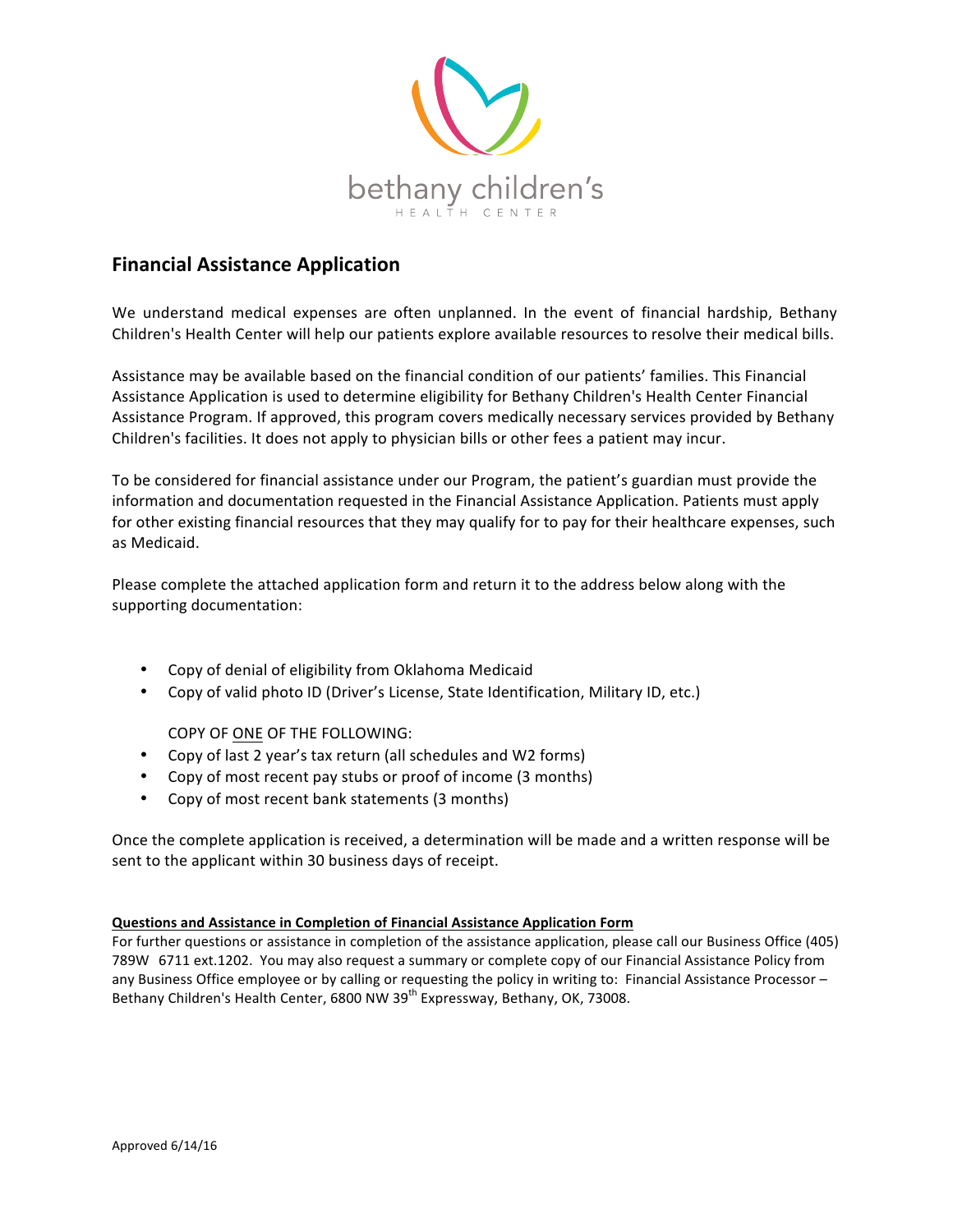

## **Financial Assistance Application**

| <b>Guarantor Information</b> |                   |    |                                         |  |
|------------------------------|-------------------|----|-----------------------------------------|--|
| Last Name                    | <b>First Name</b> | MI | <b>Marital Status</b>                   |  |
|                              |                   |    | Single, Married, Divorced or<br>Widowed |  |
| Home Address                 | City, State, Zip  |    | Phone Number                            |  |
|                              |                   |    |                                         |  |
| Employer                     | Occupation        |    | Length of Employment                    |  |
|                              |                   |    |                                         |  |

| <b>Spouse/ Co-Applicant Information</b> |                  |                      |                                         |  |
|-----------------------------------------|------------------|----------------------|-----------------------------------------|--|
| Last Name                               | First Name       | MI                   | <b>Marital Status</b>                   |  |
|                                         |                  |                      | Single, Married, Divorced or<br>Widowed |  |
| Home Address                            | City, State, Zip | <b>Phone Number</b>  |                                         |  |
|                                         |                  |                      |                                         |  |
| Employer                                | Occupation       | Length of Employment |                                         |  |
|                                         |                  |                      |                                         |  |

| Please list all household members including yourself & complete information for each |                               |               |                                     |                         |
|--------------------------------------------------------------------------------------|-------------------------------|---------------|-------------------------------------|-------------------------|
| <b>Full Name</b>                                                                     | <b>Social Security Number</b> | Date of Birth | <b>Relationship to</b><br>Guarantor | <b>School Attending</b> |
|                                                                                      |                               |               |                                     |                         |
|                                                                                      |                               |               |                                     |                         |
|                                                                                      |                               |               |                                     |                         |
|                                                                                      |                               |               |                                     |                         |
|                                                                                      |                               |               |                                     |                         |
|                                                                                      |                               |               |                                     |                         |